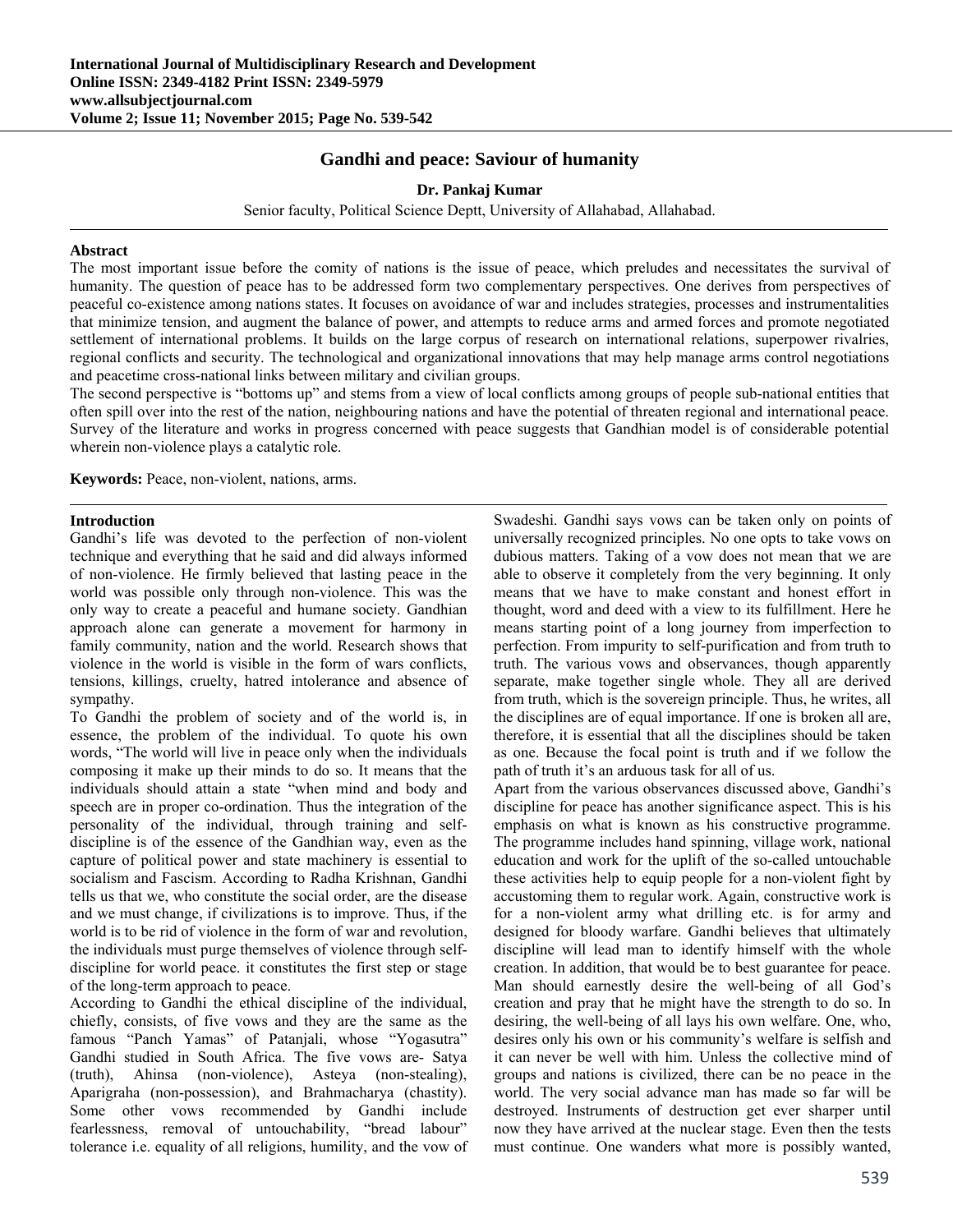when, several nations, already have with them the instruments, which can destroy the whole of humanity repeatedly.

So it follows that there must be some organizations for peace as the problem calls for a thoroughgoing many-sided solution. There must be an attempt to remove or, at any rate, to control the causes of war. War according to Gandhi, is not an isolated phenomenon. It is the expression of all-pervasive violence. The world is composed of nations and individuals; and unless the purge themselves of violence, there can be no peace in the world. He suggests a thoroughgoing discipline for the individual to control and canalize his impulses. Thus, the individual and his regenerations are of the utmost importance for Gandhi. He is of the view that if the individual is properly disciplined and educated, the world would take care of itself.

Gandhi believes that a drastic transformation and reconstruction of the political and socio-economic structure of the nations internally should go hand in hand with the training and discipline of the individual. The object seems to be to give a broad institutional and socio-economic basis to world peace. In the end, the non-violent nations will organize themselves into a world federation or international league.

Thus, the idea is to build for enduring world peace form bottom upwards by two steps. Firstly, there is the discipline and training of the individual, which will be slightly, precedes other efforts towards peace. Secondly, there should be a transformation and reconstruction of the political and socioeconomic structure of the nations along non-violent lines. The latter part of Gandhi's technique may be characterized as internationalism through non-violent nationalism for he does not urge the abolition of nation as pre-condition of world peace. For example, some advocates of World Government do, and it (internationalism through non-violent nationalism) forms the subject matter of the following pages in this article. Gandhi does not believe that nationalism and internationalism are antagonistic forces. As early as 1925 he wrote, it is impossible for one to be an internationalist without being a nationalist. Again, "Our nationalism can be no peril to other nations in as much as we will exploit none just as we will allow none to exploit us."

However, it must be non-violent nationalism that is; the nations of the world must be purged of violence. In 1946, Gandhi was asked how wars could be stopped. He replied, ̏I have no doubt that unless big nations shed their desire of exploitation and the spirit of violence of which war is the natural expression and atom bomb the inevitable, consequence, there is no hope for peace in the world. Non-violent nationalism is, also, a natural concomitant of his doctrine of Swadeshi, which lays down that we-limited as we are by bonds of the flesh-can best serve the world by serving our own country and countrymen, our nearest neighbours in space. Let every nations set its own house in order, and the rest will follow. This idea of non-violent nationalism entails thorough going transformation of the political and socio-economic structure and of the policies of the nations internally. For one thing, Gandhi strongly opposed to the state, because it represents violence in concentrated forms and organized form. State is a soulless machine; ideally speaking he is in favour of abolishing the state altogether. His ideal is a society in which there is no political power because there is no state in such a society life becomes, self-regulated and there ensures a state of enlightened anarchy. Thus Gandhi is philosophical anarchist like Tolstoy, Kropotkin and Bakunin.

Gandhi does not attempt anywhere to give a detailed picture of the ideal society of his concept. According to him, the satyagrahi cannot fore see the future, for God has given him no control over the future. We must be concerned only with our present effort. For if we take care of the means, the end will take care of itself. We got a fair idea of certain aspects of it from his early work. Hind Swaraj for according to Gandhi, what is written there has reference to an ideal state. In support of his arguments Gandhi also discusses the political and socioeconomic aspects which will facilitate a nation to move along the cherished objectives of non-violence, which he has characterized as internationalism through non-violent nationalism.

For Gandhi the end is the greatest good of all or Sarvodaya as he calls it. Ideally speaking this end can be realized in a state of enlightened anarchy or stateless democracy, where "everyone is his own ruler." He writes, "Society based on non-violence can only consist of groups settled in villages in which voluntary cooperation is the condition of dignified and peaceful existence." His ideal society will be marked by voluntary cooperation and decentralization. In this society, every village will be a self-sufficing republic with a Panchayat armed with full powers, and every village will be "capable of managing its affairs event to the extent of defending itself against the world." Thus, even defense will be completely decentralized Ghandi lays great emphasis on decentralization, both political and economic. Ideally he rules out all machinery for "it is machinery that has enabled these (big) nations to exploit others." However, he is not against machinery as such; he is against the evil consequence of mass production by means of machinery. Moreover, heavy transport, courts, lawyers, doctors and big hospitals are incompatible with the ideal non-violent society. Heavy transport is, chiefly necessitated by centralized industry and military considerations and as there will no centralized production and military in the ideal society, heavy transport will be automatically ruled out. Lawyers' courts will have no place here because in a society based on truth and nonviolence, quarrels should be few and far between. Small differences could be settled through other peaceful means like negotiations, persuasion etc. Again, there will be hardly any need of mediation and hospitals because the discipline of bread labour (or manual work) will keep the bodies healthy. However, Gandhi believes that "an ideal is never fully realized in life." Therefore, Gandhi like Plato conceives of a second best or attainable ideal. He calls it a predominantly non-violent society". Gandhi retains the state, but it would for the most part be based on non-violence.

Freedom and equality must characterize the government of the predominantly non-violent society. Nation must be free from external control. Thus, Gandhi writes, "As every country is fit to eat, to drink and to breathe, even so is every nation fit to manage its own affairs, no matter how badly." Politically the non-violent state should be a parliamentary democracy. He writes, by political independence I do not mean an imitation of the British House of Commons, or the Soviet rule of Russia or the Fascist rule of Italy or the Nazi rule of Germany. My notion of democracy is that under it the weakest should have the same opportunity as the strongest, thereby giving equal opportunity to every individual. True democracy is not consistent with a few persons representing the spirit, the hope and the aspirations of the people; bulk is not the true test of democracy. As to the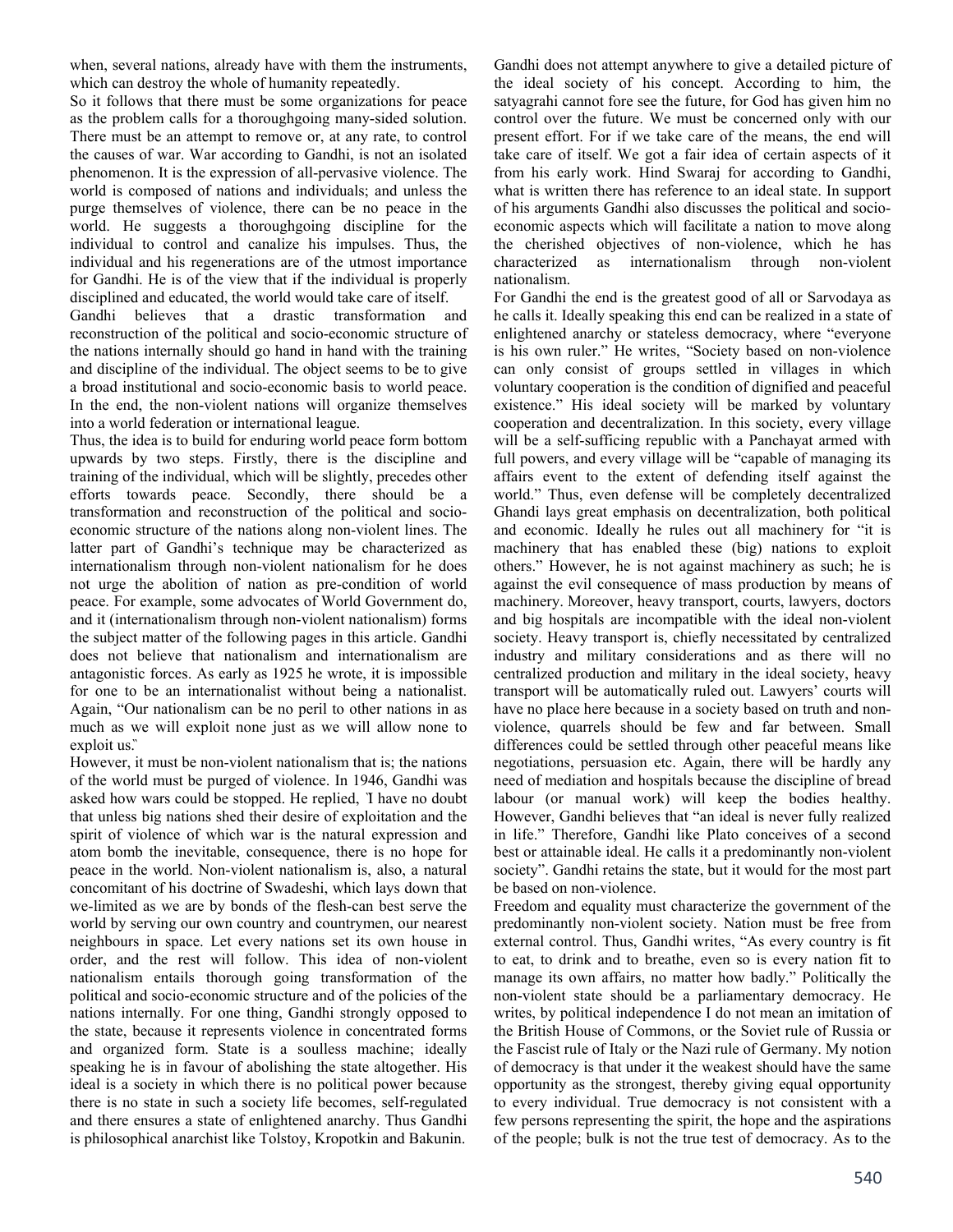sphere of state activity, Gandhi believes with Thoreau that, "that government is best which governs least".

He wanted every individual to be his own defence. However, he knew it was only a distant dream, for the nations of the World have not cultivated the non-violence of the brave. Hence, he suggested the idea of maintaining a non-violent army, which should act, unlike armed men, both in peace and war. The general of the non-violent army must be endowed with greater presence of mind than that of a violent army. Gandhi is against compulsory military training in every case and even under a national Government. However, he allows military training for those who believe in the use of arms, for "it is not possible to make a person or society non-violent by compulsion." There will be a "disciplined educated intelligent, educated police force, in the non-violent state to keep order within and to fight raiders from without. In 1940, Gandhi wrote, "The police of my conception will, however, be of a wholly different pattern from the present day force. Its ranks will be believers in non-violence. They will be servants not masters of the people. He does not believe that crime will disappear in a non-violence society. He believes that there will be crime in independent India. According to Gandhi, "Crime is a disease like any other malady and is a product of the prevalent social system. All crime is different kinds of diseases and they should be treated as such.

According to Gandhi the state should be secular. Every one living should be free to profess his religion. The non-violent state will entail vast economic and social changes in order to secure economic and social justice. Economy should not be separated from morality.

He suggests sweeping changes in the tax structure and the revenue system of the non-violent state and important duty of the non-violent state is to give education to the people. Primary education compulsory between the ages of seven to fourteen. Handicraft should be made self-supporting, so for as recurring expenditure is concerned. Self-supporting education is the only method in a poor and agricultural economy that Gandhi advocates, whereby education may be taken to the masses.

So in a world consisting of non-violent states, every country will be an equal and free partner of the emerging non-violent international society, for the non-violent nationalism of Gandhi is not "exclusive, and not designed to harm any nation or individual." Gandhi in fact presents to the world the highest ideal of internationalism. Thus he writes, just as the cult of patriotism teaches us today that the individual has to die, for the family, has to die for the village, the village for the district, the district for the province and the province for the country, even so, a country has to be free in order that it may die, if necessary for the benefit of the world.

 Therefore, of nationalism or his idea of nationalism is that his country may become free, that if need be the whole country may die, so that the human race may live. There is no room for race-hatred there. Let that be our nationalism?. He agrees that in these days of rapid inter-communication and growing consciousness of oneness of all humankind, we must recognize that our nationalism must not be inconsistent with progressive inter-nationalism we should therefore range ourselves with the progressive force of the world.

Gandhi envisages the establishment of a world federation as the necessary condition for world peace. He wrote to Maurice Freedman in July 1942, I told you that I was at one with and that I was trying to take the Congress and everybody towards world federation. However, Gandhi points out that the structure of a world federation can be raised only on a foundation of non-violence, and violence will have to be given up in world affairs.

Earlier also he had expressed the same view in 1931 while speaking in Geneva about the League of Nations. He said, (the league) is expected to replace war, and by its own Power, to arbitrate between nations who might have differences among themselves. But it has always seemed to me that the League lacks the necessary sanctions. I venture to suggest to you that the means we have adopted in India supply the necessary sanction not only a body like the League of Nations, but to any voluntary body or association that would take up this great cause of the peace of world.

According to Gandhi, there would be an international league only when all the nations big or small, composing it is fully independent. The nature of independence will correspond to the extent of non-violence assimilated by the nations concerned. A non-violent international order should be based on general disarmament. However, before general disarmament begins, as it must some day, some nation will have to dare to disarm her and take large risk.The level of non-violence in those nations, if that event happily happens, will naturally inverted and command universal respect.

The world is over ridden by misery chaos, instability, corruption to name a few. It is only because we are leaving behind Gandhi's principles. Gandhi in our lives is disappearing somewhere.

"Perhaps never before has there has been so much speculation about the future as there is today. Will our world always be one of violence? Will we have a firmer and wide belief in religion, or will the world be Godless? If there is to be great change in society how will that change be wrought? By war or revolution? Or will it come peacefully? Different plan of tomorrow's world as he hopes and wishes it to be. The answer is not only out of belief but also out of conviction. The world of tomorrow will be, a society which must be based on nonviolence. That is the first law; out of it, all other blessings will flow. I may seem a distant goal, an impractical utopia. However, it is not in the least unobtainable, since it can be worked for, here and now. An individual can adopt the way of life, of the future the non-violent way without having to wait for others to do so; I see no poverty in the world of tomorrow, wars, no revolutions, no bloodshed and in that world there will be a faith in God greater and deeper than ever in the past. The very existence of the world, in a broad sense, depends on religion. All attempts to root it out will fail."

Gandhi showed us how to live non-violently and resolve conflicts peacefully if we have to give a message to the world, it must be the message of loves greater than the message of bomb.

### **Reference**

- 1. William Goodwin F. Social Philosophy of Mahatma Gandhi, Vishwa Bharti, Quarterly, 1956.
- 2. Andrews CF. Mahatma Gandhi ideas, New York, 1930.
- 3. Radhakrishnan S, Murhead JH. (eds), Contemporary Indian Philosophy, London, 1952.
- 4. Benhard LL. War and its causes, New York, 1944.
- 5. Morris Ginsberg. Reason and Unreason in society, New York, 1948.